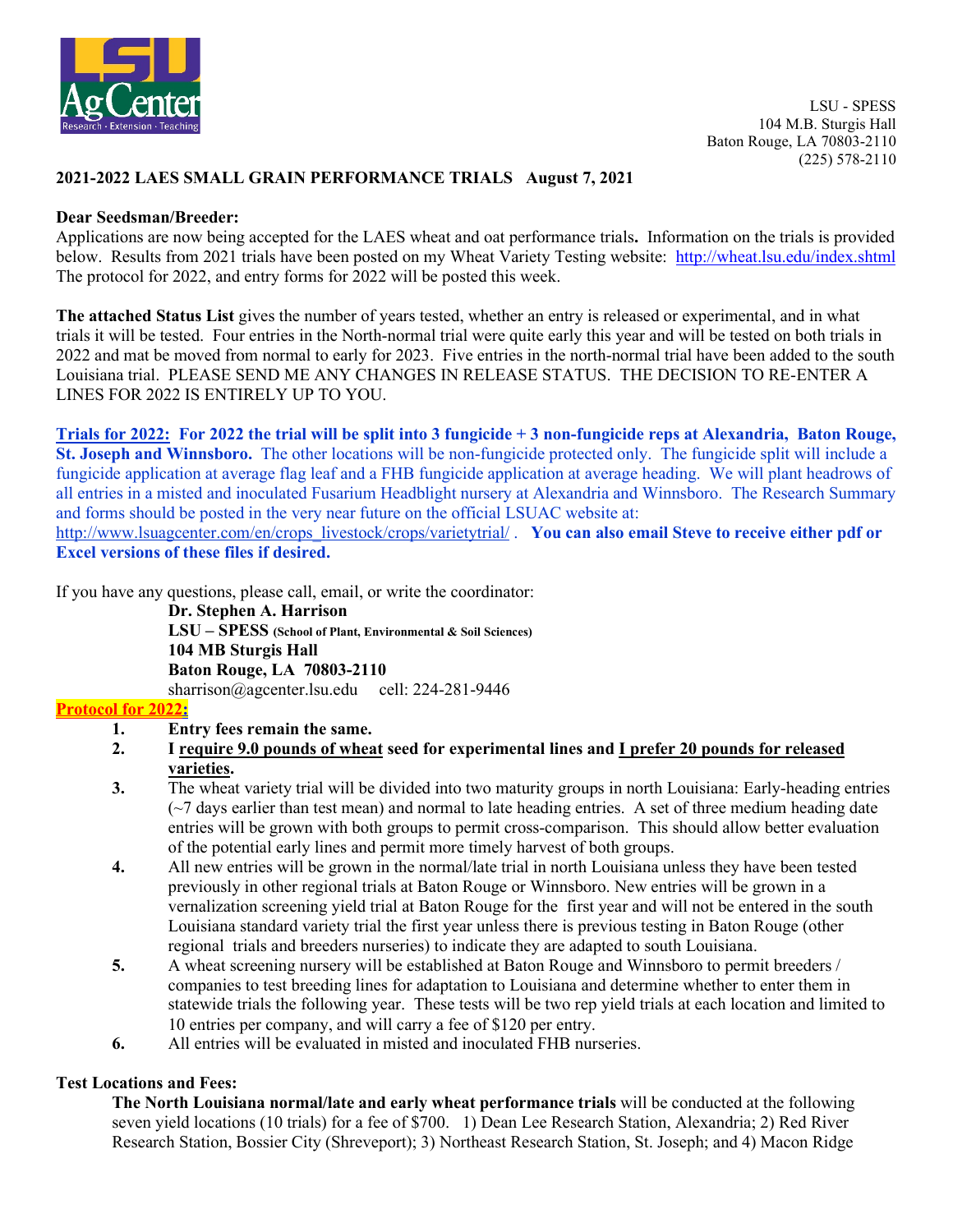Branch of Northeast Research Station, Winnsboro. **The South Louisiana wheat performance trial** will be conducted at: 5) Rice Research Station, Crowley, LA; 6) Iberia Research Station, Jeanerette, LA; and 7) Central Stations, Baton Rouge, LA. There will be a fungicide split of the trials at Alexandria, Baton Rouge and Winnsboro.

**The wheat screening nursery will** be two reps at Baton Rouge and Winnsboro with a fee of \$120. **The Oat Performance Trials** (\$200) will be conducted at four locations 1), 2), 3), and 7) with three reps at each location.

#### **Experimental Procedures:**

A randomized complete block design with four (standard wheat) or three (oat and wheat fungicide splits) replications will be used at each location of the statewide wheat performance trial. All plots will be seeded at recommended rates (by weight) and dates. Fertilizer will be applied as appropriate for the soil fertility level and type. Herbicides and pesticides will be used as necessary. Fungicides will not be used. **A complete copy of the LSU AgCenter wheat performance trial protocol is posted on the wheat breeding website and available by email available upon request.** Yield, test weight, lodging, heading or maturity date, disease incidence, and other pertinent data will be recorded. Fusarium head incidence and Percent Fusarium Damaged Kernels (FDK) and Dexoynivalenol toxim content (DON ppm) will be determined from headrow nurseries that are inoculated and misted.

#### **Seed Requirements:**

**A minimum of 8.5 (prefer 20) pounds of high quality seed is required for each wheat performance trial entry, 1.5 pounds (600 grams) for the Wheat Screening Nursery, and 3 pounds for the oat performance trials.** We package 8.15 pounds (3700 grams) if there are no replants. **Twenty pounds gives me extra seed for re-packaging and additional trials such as Hessian Fly, Fusarium, and metribuzin trials we conducted last year.** It is the responsibility of the submitting agency to insure that seed purity and quality are acceptable.

| Person                                                                       | Location                    | <b>Notes</b>                                                                        | <b>Phone</b>       | <b>FAX</b>   | <b>EMAIL-</b> all are<br>@agcenter.lsu.edu |
|------------------------------------------------------------------------------|-----------------------------|-------------------------------------------------------------------------------------|--------------------|--------------|--------------------------------------------|
| Boyd Padgett                                                                 | Alexandria                  | Plant Pathologist                                                                   | $(318)$ 435-2157   |              | <b>B</b> padgett                           |
| <b>Steve Harrison</b><br>Kelly Arceneaux<br>Allysson Lunos<br>Katie McCarthy | <b>Baton Rouge</b>          | Coordinator<br>Research Associate<br>Research Associate<br>Research Associate       | $(225) 578 - 1308$ | 225-578-1403 | Sharrison<br>Karceneaux                    |
| <b>Blair Buckley</b><br>Bill Waltman                                         | <b>Bossier City</b>         |                                                                                     | $(318) 741 - 7430$ | 318-741-7433 | Bbuckley<br>WWaltman                       |
| Dustin Harrell<br>Manoch Kongchum                                            | Crowley                     | Agronomist<br>Agronomist                                                            | $(337) 788 - 7531$ | 337-388-7553 | <b>DHarrell</b><br>MKongchum               |
| Greg Williams                                                                | Jeanerette                  | Research Associate                                                                  | $(337)$ 276-5527   | 337-276-9088 | Gwilliams                                  |
| Trey Price<br>Dustin Ezell<br>Myra Purvis<br>Dennis Burns                    | St. Joseph and<br>Winnsboro | Plant Pathologist<br>Research Associate<br>Research Associate<br>Research Associate | $(318)$ 435-2157   |              | PPrice<br><b>MPurvis</b><br><b>D</b> Burns |
|                                                                              |                             |                                                                                     |                    |              |                                            |

# **Contact Information for Test Locations:**

Stephen a Harrison

Stephen A. Harrison Small Grain Variety Trial Coordinator